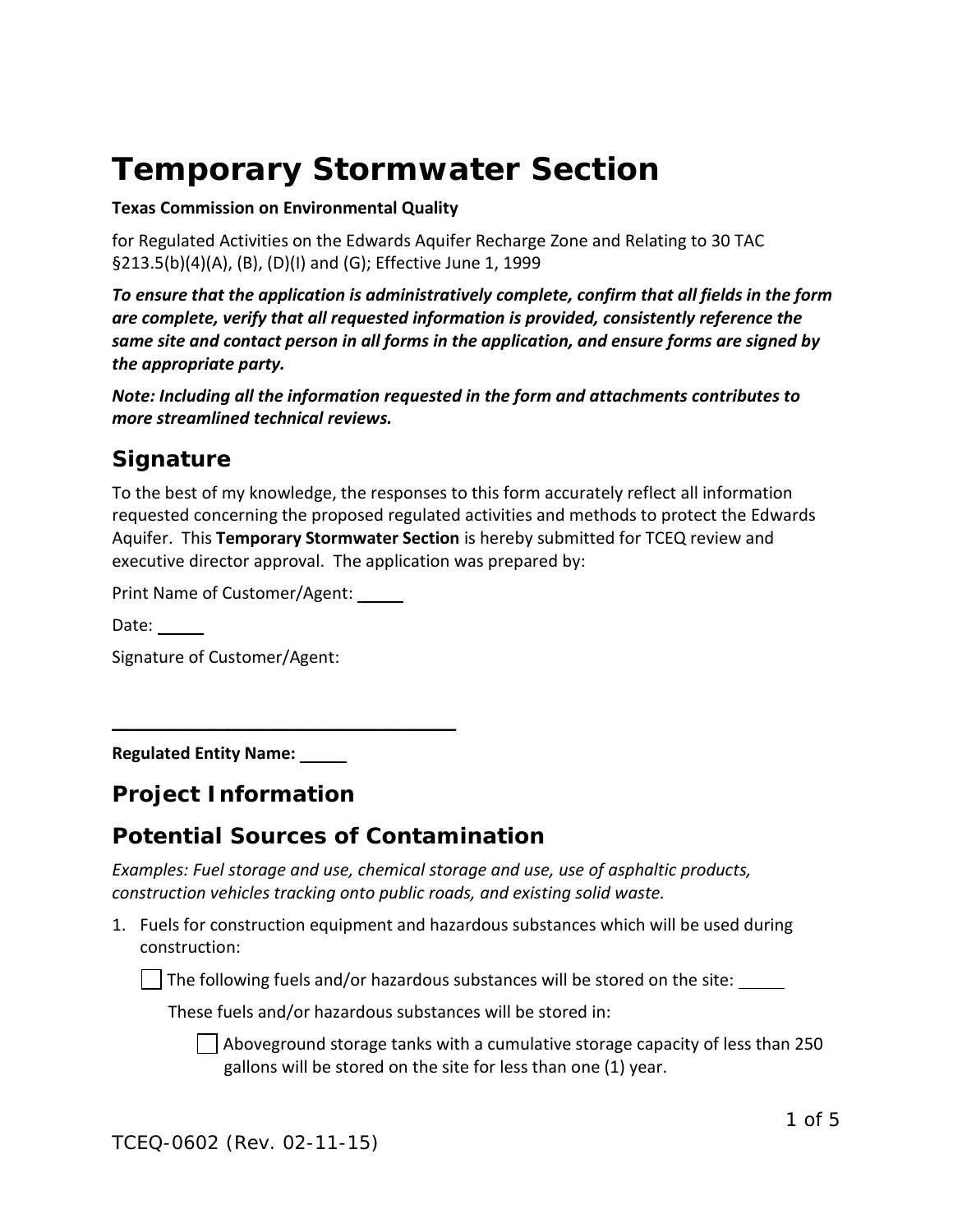$\vert$  Aboveground storage tanks with a cumulative storage capacity between 250 gallons and 499 gallons will be stored on the site for less than one (1) year.  $\vert$   $\vert$  Aboveground storage tanks with a cumulative storage capacity of 500 gallons or more will be stored on the site. An Aboveground Storage Tank Facility Plan application must be submitted to the appropriate regional office of the TCEQ prior to moving the tanks onto the project.

Fuels and hazardous substances will not be stored on the site.

- 2. **Attachment A - Spill Response Actions**. A site specific description of the measures to be taken to contain any spill of hydrocarbons or hazardous substances is attached.
- 3. Temporary aboveground storage tank systems of 250 gallons or more cumulative storage capacity must be located a minimum horizontal distance of 150 feet from any domestic, industrial, irrigation, or public water supply well, or other sensitive feature.
- 4. **Attachment B - Potential Sources of Contamination**. A description of any activities or processes which may be a potential source of contamination affecting surface water quality is attached.

# *Sequence of Construction*

5. **Attachment C - Sequence of Major Activities**. A description of the sequence of major activities which will disturb soils for major portions of the site (grubbing, excavation, grading, utilities, and infrastructure installation) is attached.

 $\vert \ \vert$  For each activity described, an estimate (in acres) of the total area of the site to be disturbed by each activity is given.

 $\vert \ \vert$  For each activity described, include a description of appropriate temporary control measures and the general timing (or sequence) during the construction process that the measures will be implemented.

6.  $\parallel$  Name the receiving water(s) at or near the site which will be disturbed or which will receive discharges from disturbed areas of the project:

## *Temporary Best Management Practices (TBMPs)*

*Erosion control examples: tree protection, interceptor swales, level spreaders, outlet stabilization, blankets or matting, mulch, and sod. Sediment control examples: stabilized construction exit, silt fence, filter dikes, rock berms, buffer strips, sediment traps, and sediment basins. Please refer to the Technical Guidance Manual for guidelines and specifications. All structural BMPs must be shown on the site plan.*

7. **Attachment D – Temporary Best Management Practices and Measures**. TBMPs and measures will prevent pollution of surface water, groundwater, and stormwater. The construction-phase BMPs for erosion and sediment controls have been designed to retain sediment on site to the extent practicable. The following information is attached: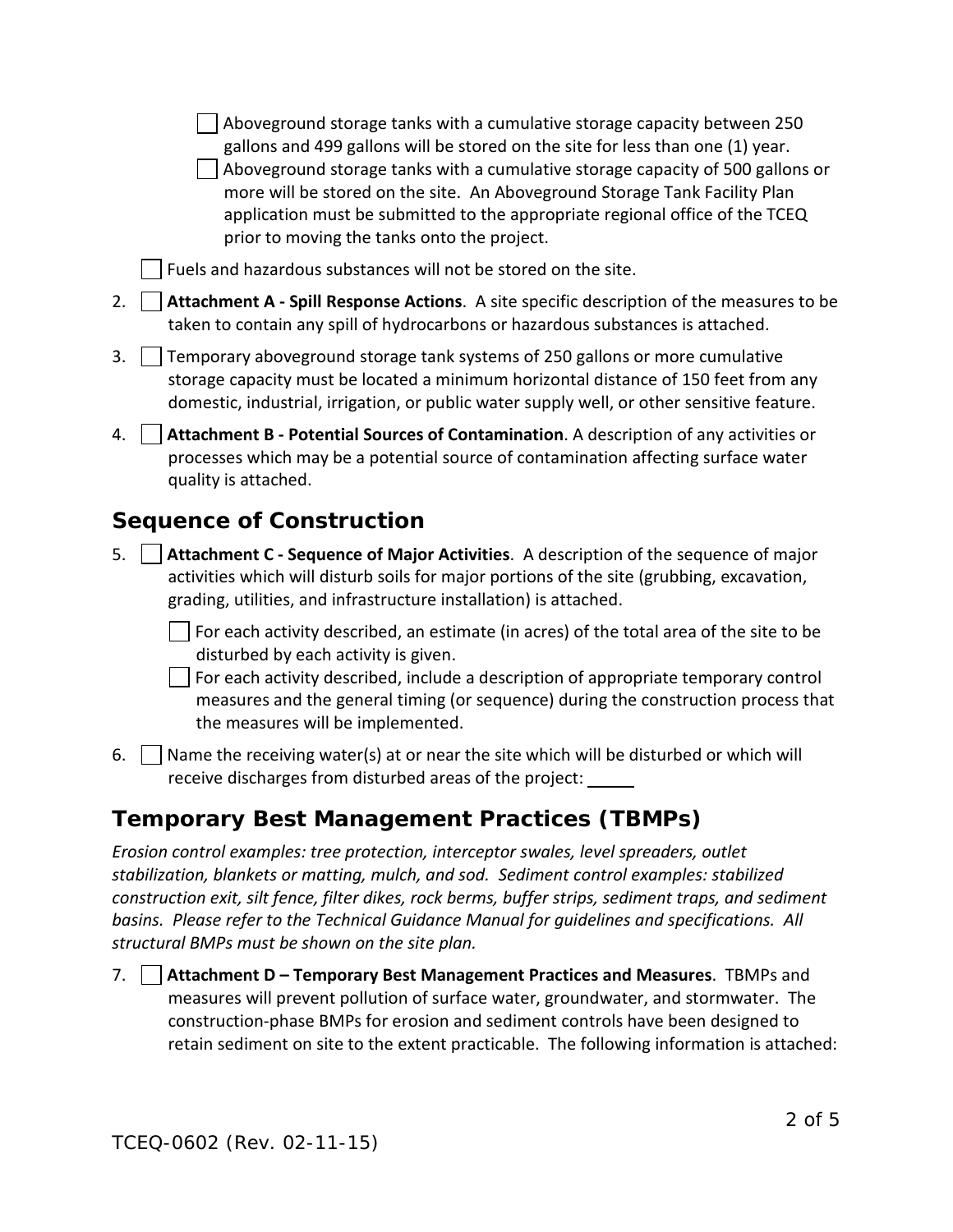|     | A description of how BMPs and measures will prevent pollution of surface water,<br>groundwater or stormwater that originates upgradient from the site and flows<br>across the site.<br>A description of how BMPs and measures will prevent pollution of surface water or<br>groundwater that originates on-site or flows off site, including pollution caused by<br>contaminated stormwater runoff from the site.<br>A description of how BMPs and measures will prevent pollutants from entering<br>surface streams, sensitive features, or the aquifer.<br>A description of how, to the maximum extent practicable, BMPs and measures will<br>maintain flow to naturally-occurring sensitive features identified in either the<br>geologic assessment, TCEQ inspections, or during excavation, blasting, or<br>construction. |
|-----|--------------------------------------------------------------------------------------------------------------------------------------------------------------------------------------------------------------------------------------------------------------------------------------------------------------------------------------------------------------------------------------------------------------------------------------------------------------------------------------------------------------------------------------------------------------------------------------------------------------------------------------------------------------------------------------------------------------------------------------------------------------------------------------------------------------------------------|
| 8.  | The temporary sealing of a naturally-occurring sensitive feature which accepts recharge<br>to the Edwards Aquifer as a temporary pollution abatement measure during active<br>construction should be avoided.                                                                                                                                                                                                                                                                                                                                                                                                                                                                                                                                                                                                                  |
|     | Attachment E - Request to Temporarily Seal a Feature. A request to temporarily<br>seal a feature is attached. The request includes justification as to why no reasonable<br>and practicable alternative exists for each feature.<br>There will be no temporary sealing of naturally-occurring sensitive features on the<br>site.                                                                                                                                                                                                                                                                                                                                                                                                                                                                                               |
| 9.  | Attachment F - Structural Practices. A description of the structural practices that will be<br>used to divert flows away from exposed soils, to store flows, or to otherwise limit runoff<br>discharge of pollutants from exposed areas of the site is attached. Placement of<br>structural practices in floodplains has been avoided.                                                                                                                                                                                                                                                                                                                                                                                                                                                                                         |
| 10. | Attachment G - Drainage Area Map. A drainage area map supporting the following<br>requirements is attached:                                                                                                                                                                                                                                                                                                                                                                                                                                                                                                                                                                                                                                                                                                                    |
|     | For areas that will have more than 10 acres within a common drainage area<br>disturbed at one time, a sediment basin will be provided.<br>For areas that will have more than 10 acres within a common drainage area<br>disturbed at one time, a smaller sediment basin and/or sediment trap(s) will be<br>used.                                                                                                                                                                                                                                                                                                                                                                                                                                                                                                                |
|     | For areas that will have more than 10 acres within a common drainage area<br>disturbed at one time, a sediment basin or other equivalent controls are not<br>attainable, but other TBMPs and measures will be used in combination to protect<br>down slope and side slope boundaries of the construction area.<br>There are no areas greater than 10 acres within a common drainage area that will be<br>disturbed at one time. A smaller sediment basin and/or sediment trap(s) will be<br>used in combination with other erosion and sediment controls within each disturbed<br>drainage area.                                                                                                                                                                                                                               |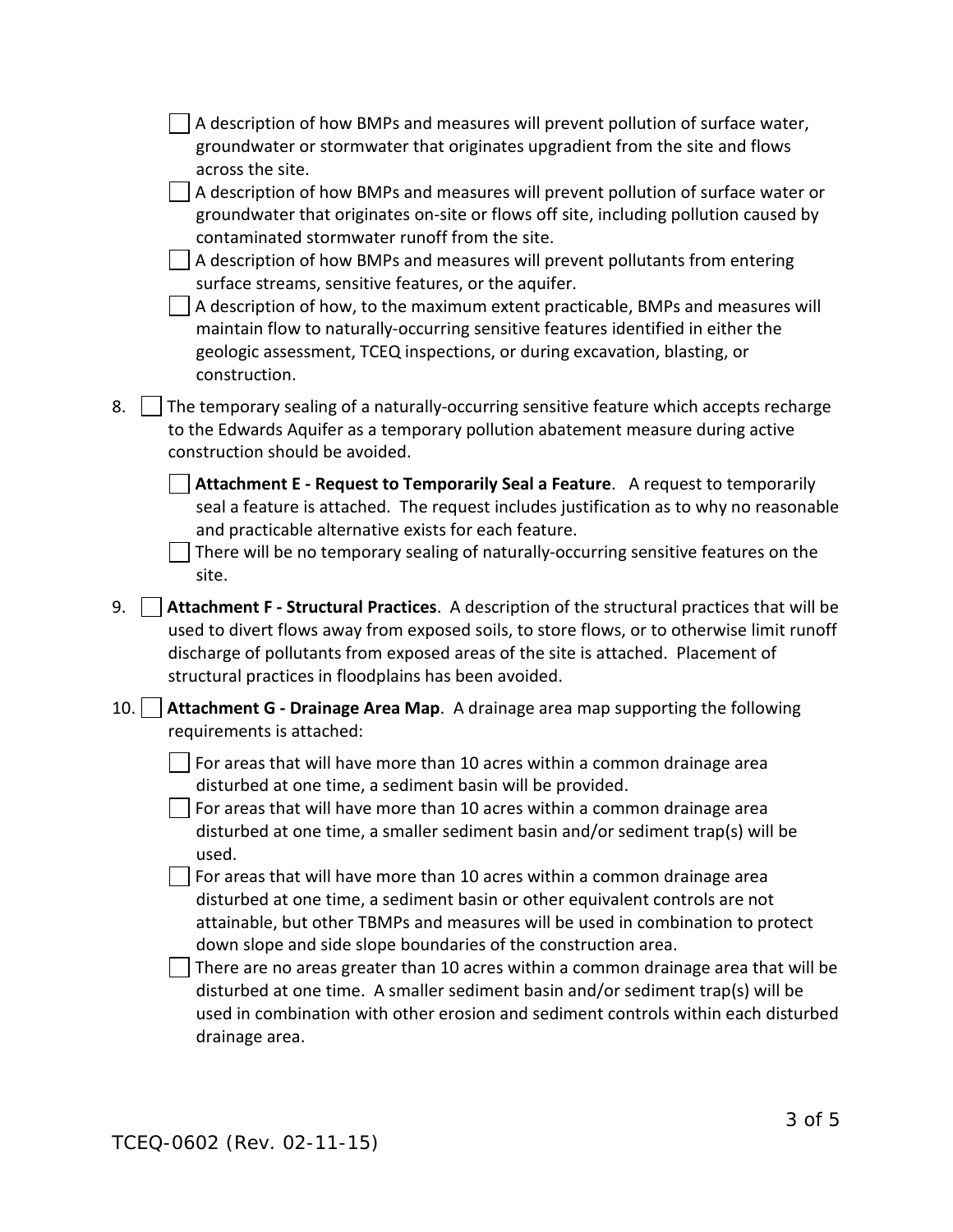|                                                                                                                                                                                                                              | There are no areas greater than 10 acres within a common drainage area that will be<br>disturbed at one time. Erosion and sediment controls other than sediment basins or<br>sediment traps within each disturbed drainage area will be used.                                                                                                                                                                                                                                                                           |  |
|------------------------------------------------------------------------------------------------------------------------------------------------------------------------------------------------------------------------------|-------------------------------------------------------------------------------------------------------------------------------------------------------------------------------------------------------------------------------------------------------------------------------------------------------------------------------------------------------------------------------------------------------------------------------------------------------------------------------------------------------------------------|--|
|                                                                                                                                                                                                                              | 11.<br>Attachment H - Temporary Sediment Pond(s) Plans and Calculations. Temporary<br>sediment pond or basin construction plans and design calculations for a proposed<br>temporary BMP or measure have been prepared by or under the direct supervision of a<br>Texas Licensed Professional Engineer. All construction plans and design information<br>must be signed, sealed, and dated by the Texas Licensed Professional Engineer.<br>Construction plans for the proposed temporary BMPs and measures are attached. |  |
|                                                                                                                                                                                                                              | N/A                                                                                                                                                                                                                                                                                                                                                                                                                                                                                                                     |  |
|                                                                                                                                                                                                                              | Attachment I - Inspection and Maintenance for BMPs. A plan for the inspection of each<br>12.<br>temporary BMP(s) and measure(s) and for their timely maintenance, repairs, and, if<br>necessary, retrofit is attached. A description of the documentation procedures,<br>recordkeeping practices, and inspection frequency are included in the plan and are<br>specific to the site and/or BMP.                                                                                                                         |  |
|                                                                                                                                                                                                                              | All control measures must be properly selected, installed, and maintained in accordance<br>13.<br>with the manufacturer's specifications and good engineering practices. If periodic<br>inspections by the applicant or the executive director, or other information indicate a<br>control has been used inappropriately, or incorrectly, the applicant must replace or<br>modify the control for site situations.                                                                                                      |  |
|                                                                                                                                                                                                                              | 14.<br>If sediment escapes the construction site, off-site accumulations of sediment must be<br>removed at a frequency sufficient to minimize offsite impacts to water quality (e.g.,<br>fugitive sediment in street being washed into surface streams or sensitive features by<br>the next rain).                                                                                                                                                                                                                      |  |
|                                                                                                                                                                                                                              | Sediment must be removed from sediment traps or sedimentation ponds not later than<br>15.<br>when design capacity has been reduced by 50%. A permanent stake will be provided<br>that can indicate when the sediment occupies 50% of the basin volume.                                                                                                                                                                                                                                                                  |  |
|                                                                                                                                                                                                                              | Litter, construction debris, and construction chemicals exposed to stormwater shall be<br>16.<br>prevented from becoming a pollutant source for stormwater discharges (e.g., screening<br>outfalls, picked up daily).                                                                                                                                                                                                                                                                                                   |  |
| <b>Soil Stabilization Practices</b>                                                                                                                                                                                          |                                                                                                                                                                                                                                                                                                                                                                                                                                                                                                                         |  |
| Examples: establishment of temporary vegetation, establishment of permanent vegetation,<br>mulching, geotextiles, sod stabilization, vegetative buffer strips, protection of trees, or<br>preservation of mature vegetation. |                                                                                                                                                                                                                                                                                                                                                                                                                                                                                                                         |  |
|                                                                                                                                                                                                                              | $17$ Attachment I. Schodule of Interim and Permanent Soil Stabilization Practices $\Delta$                                                                                                                                                                                                                                                                                                                                                                                                                              |  |

17. **Attachment J - Schedule of Interim and Permanent Soil Stabilization Practices**. A schedule of the interim and permanent soil stabilization practices for the site is attached.